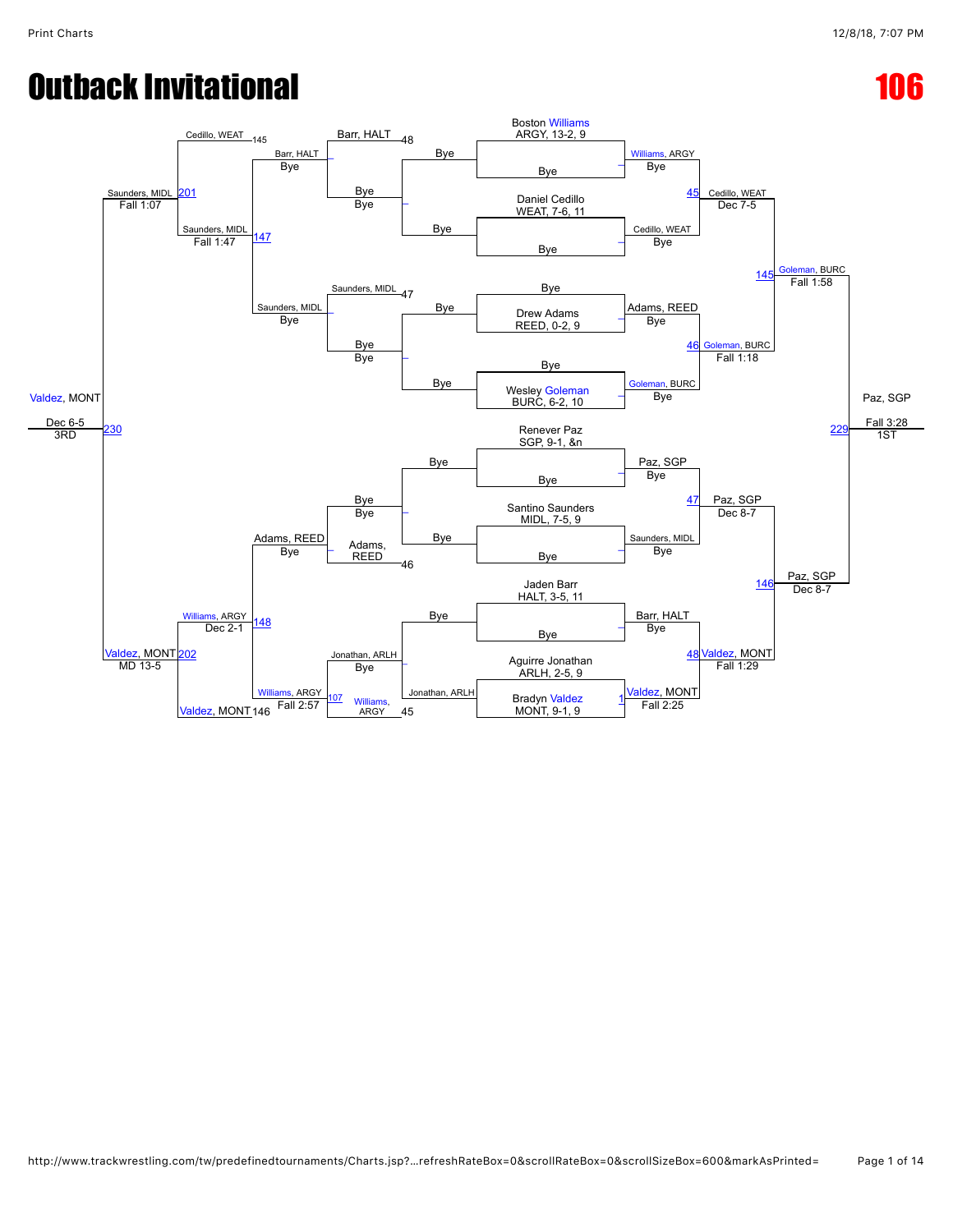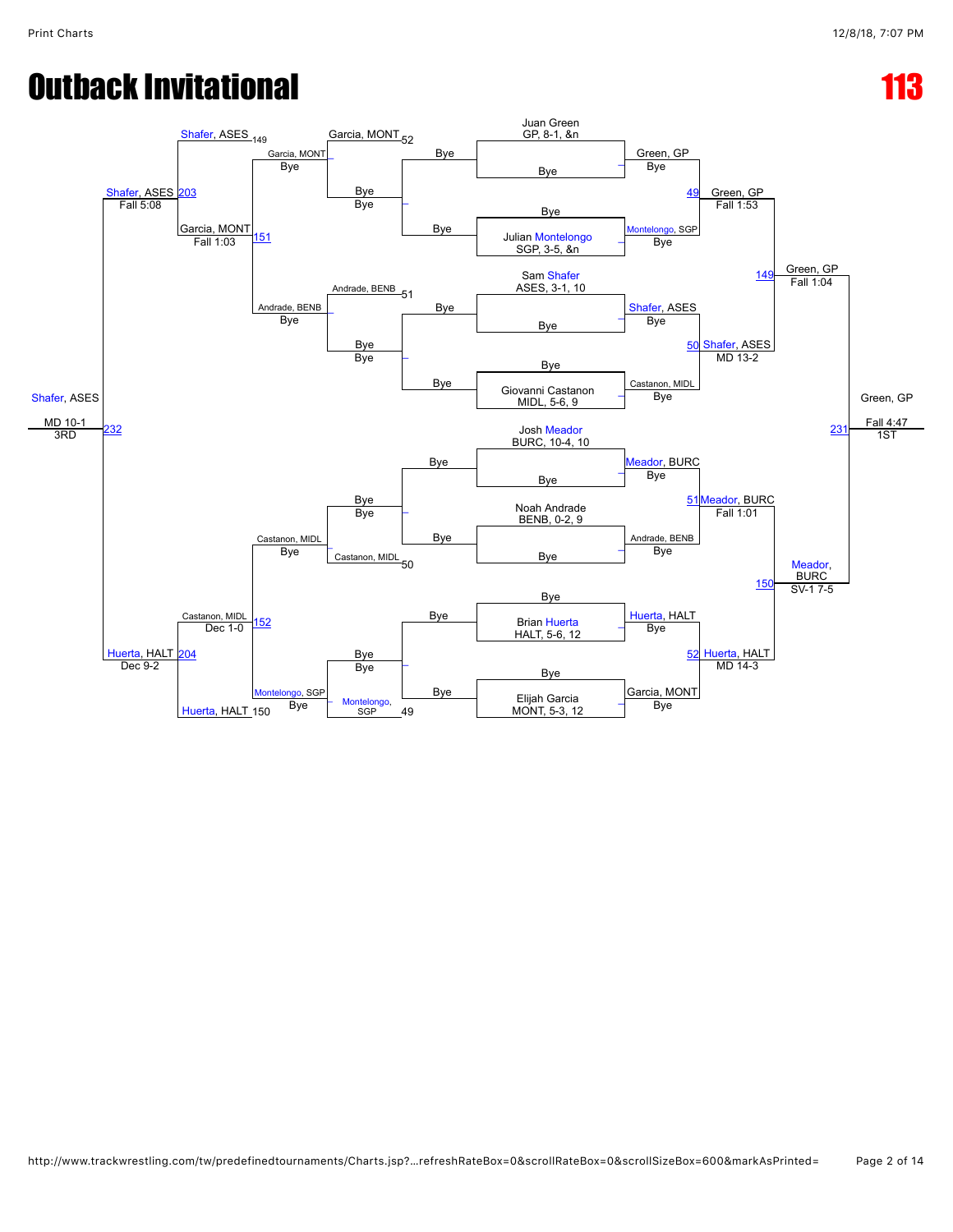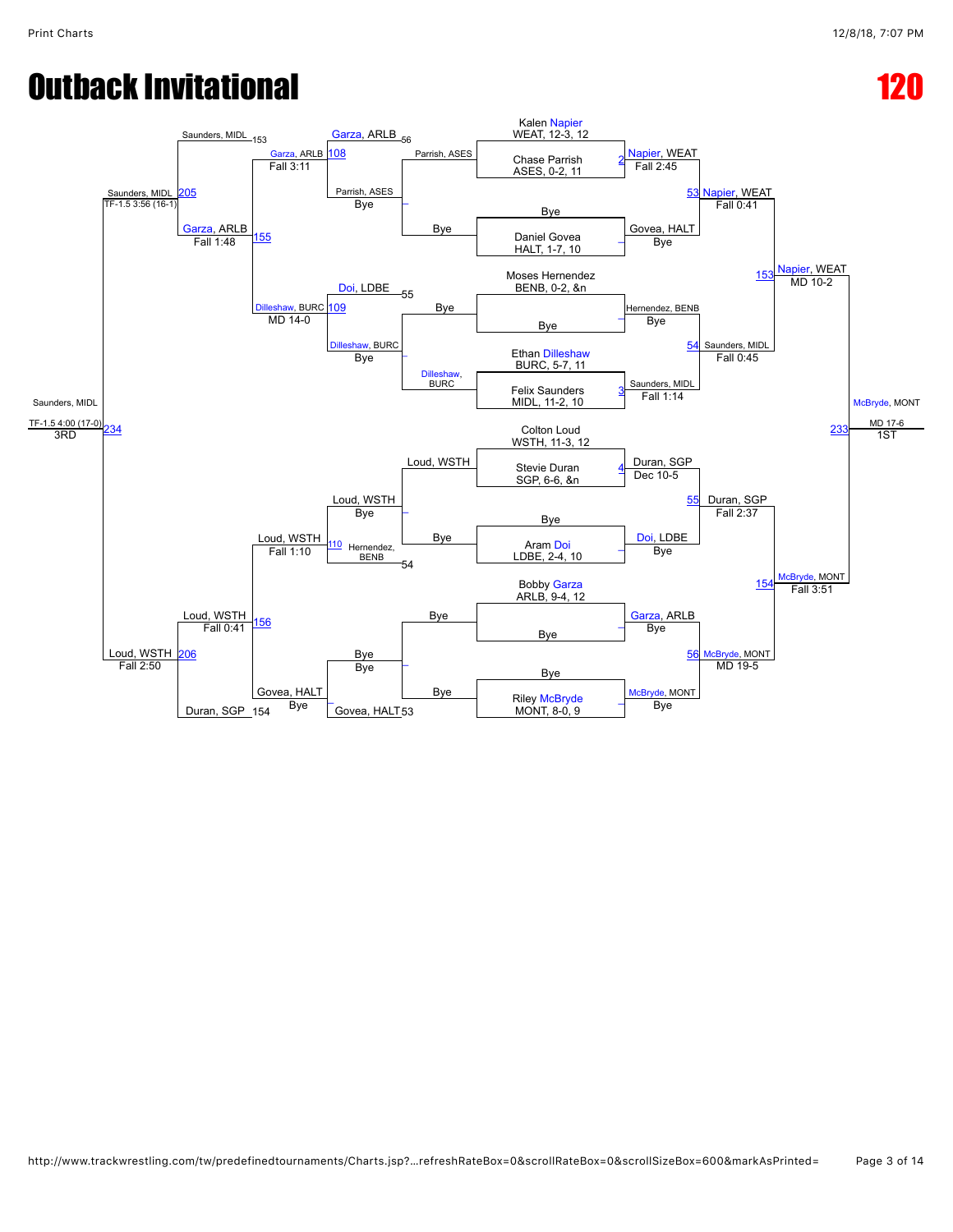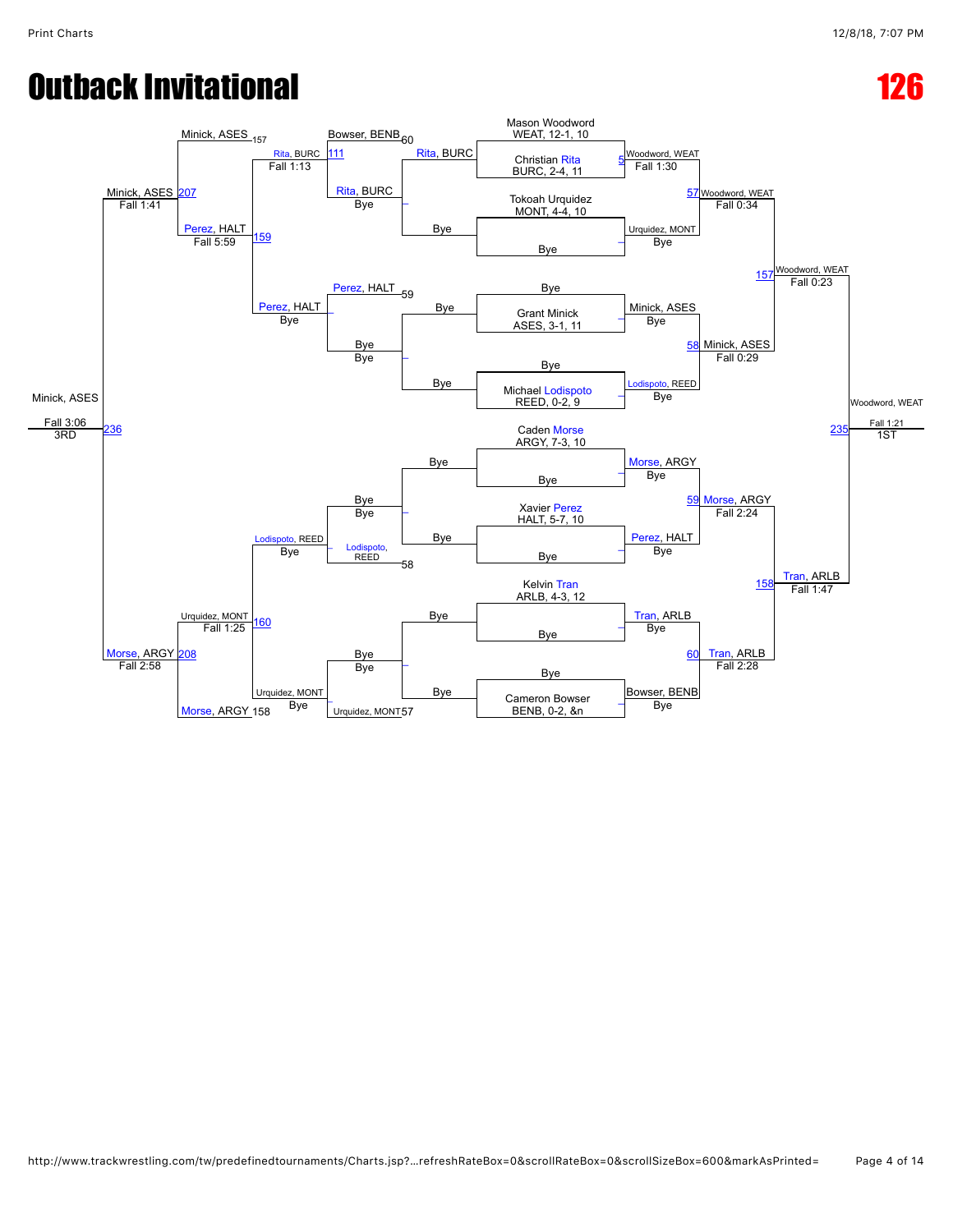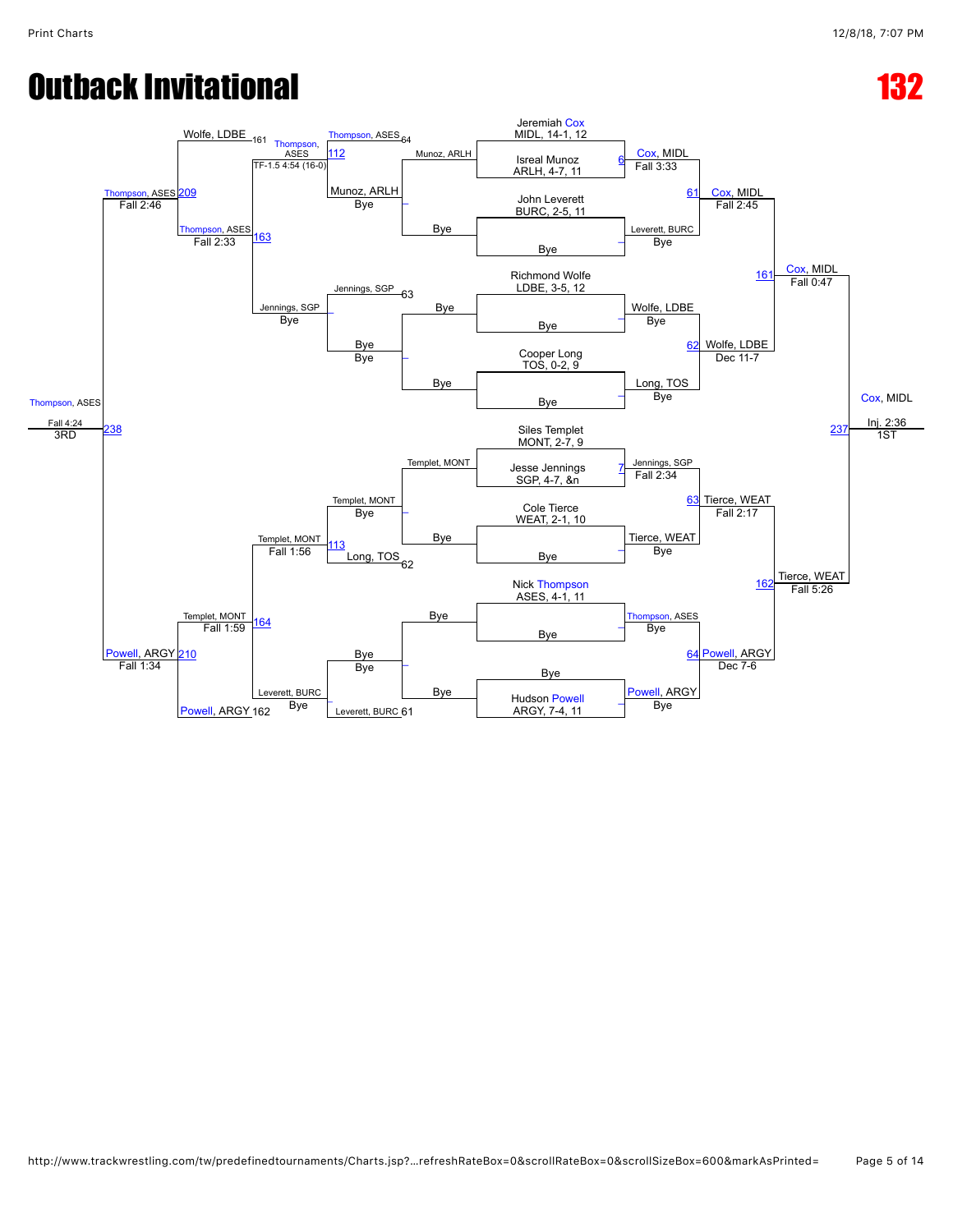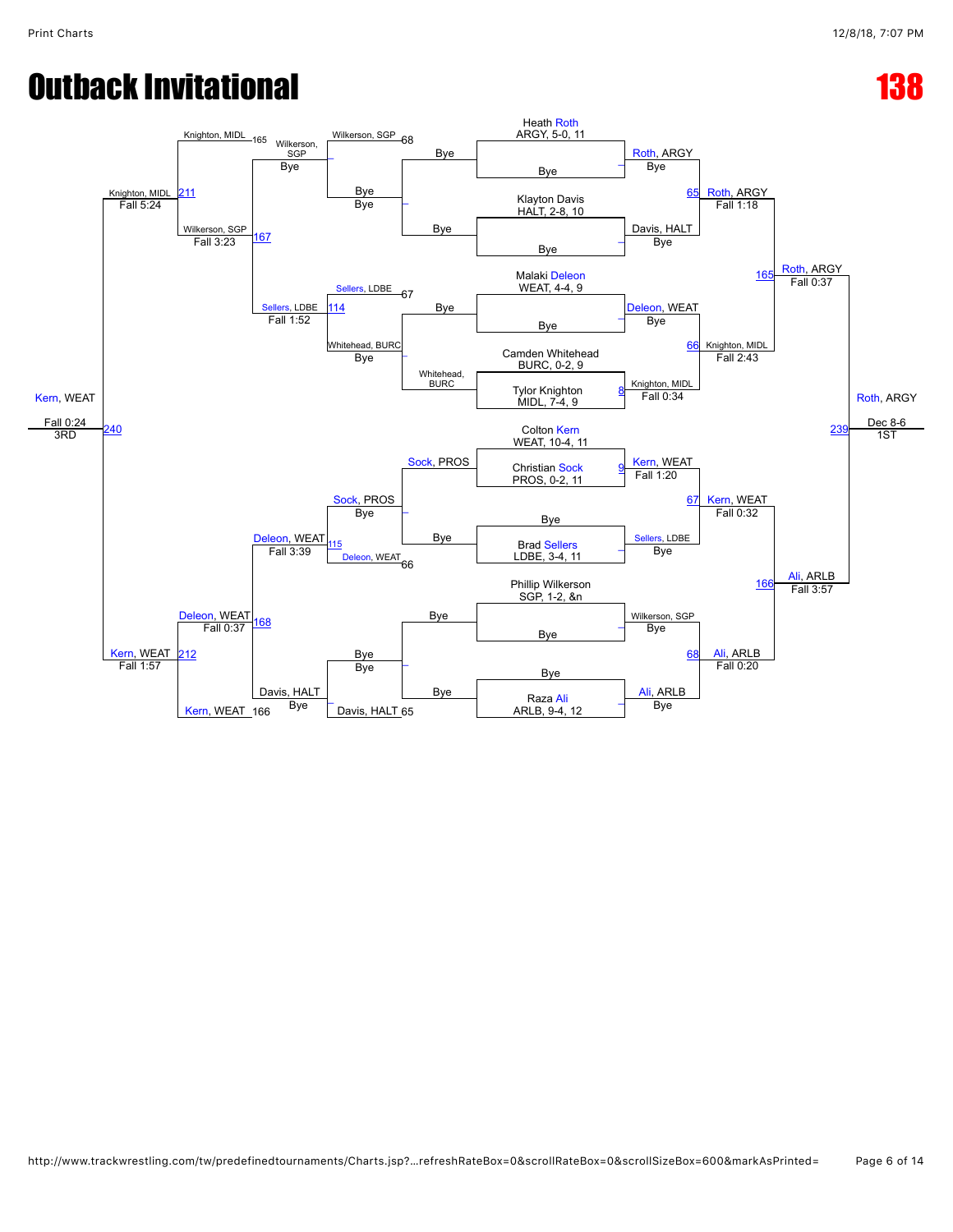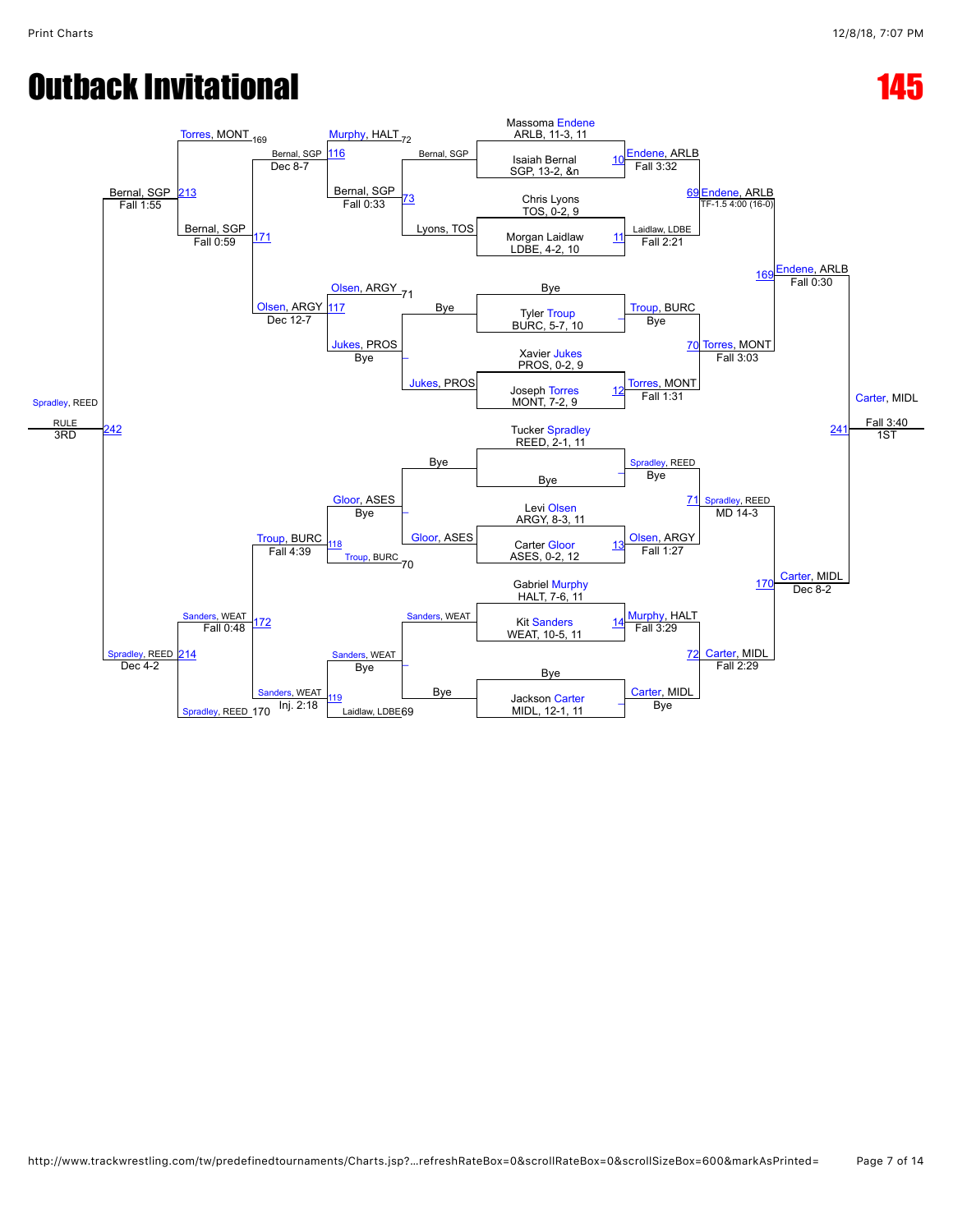# **Outback Invitational 152 and 162 and 162 and 162 and 162 and 162 and 162 and 162 and 162 and 162 and 162 and 162**

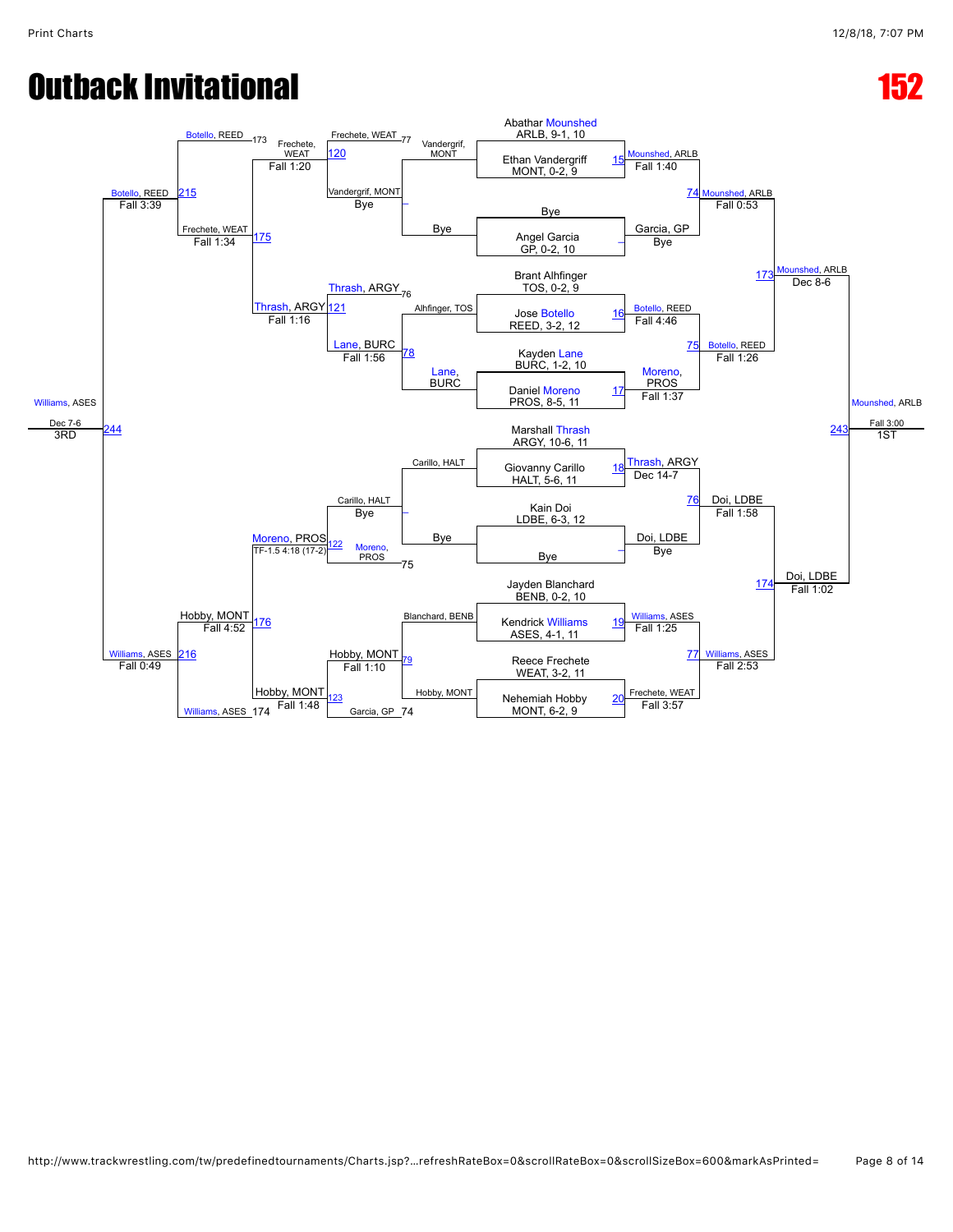## **Outback Invitational 160 and 160 and 160 and 160 and 160 and 160 and 160 and 160 and 160 and 160 and 160 and 160 and 160 and 160 and 160 and 160 and 160 and 160 and 160 and 160 and 160 and 160 and 160 and 160 and 160 and**

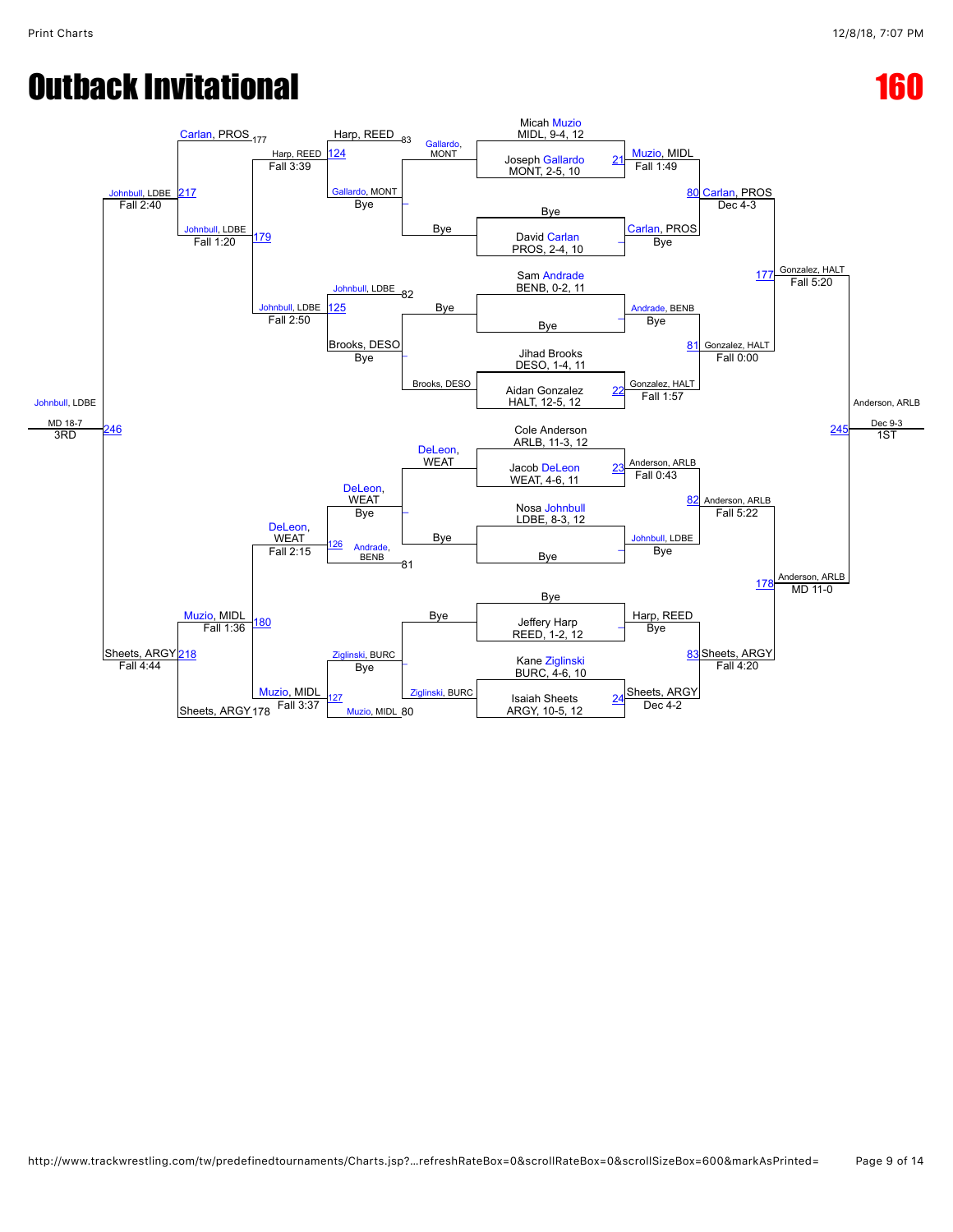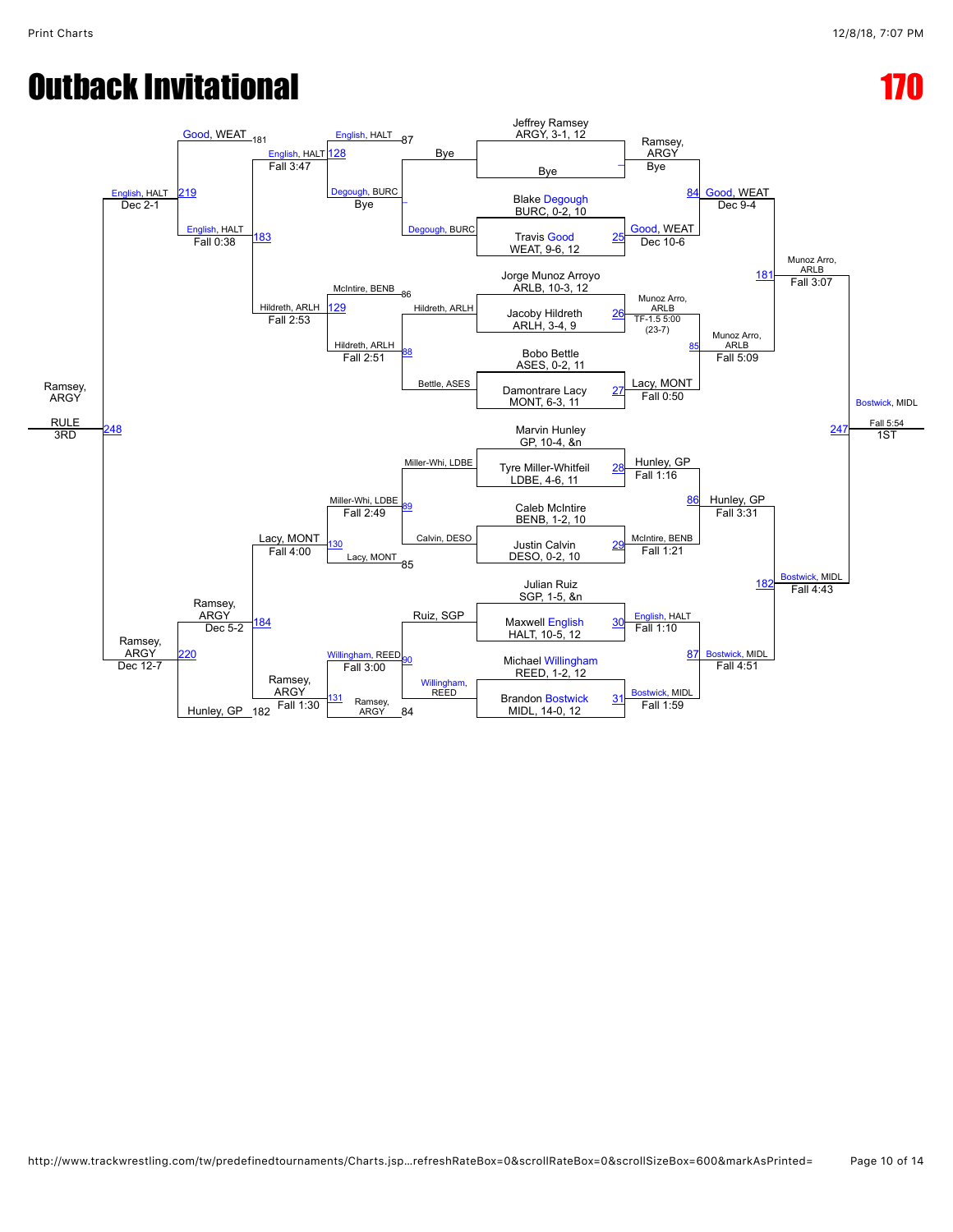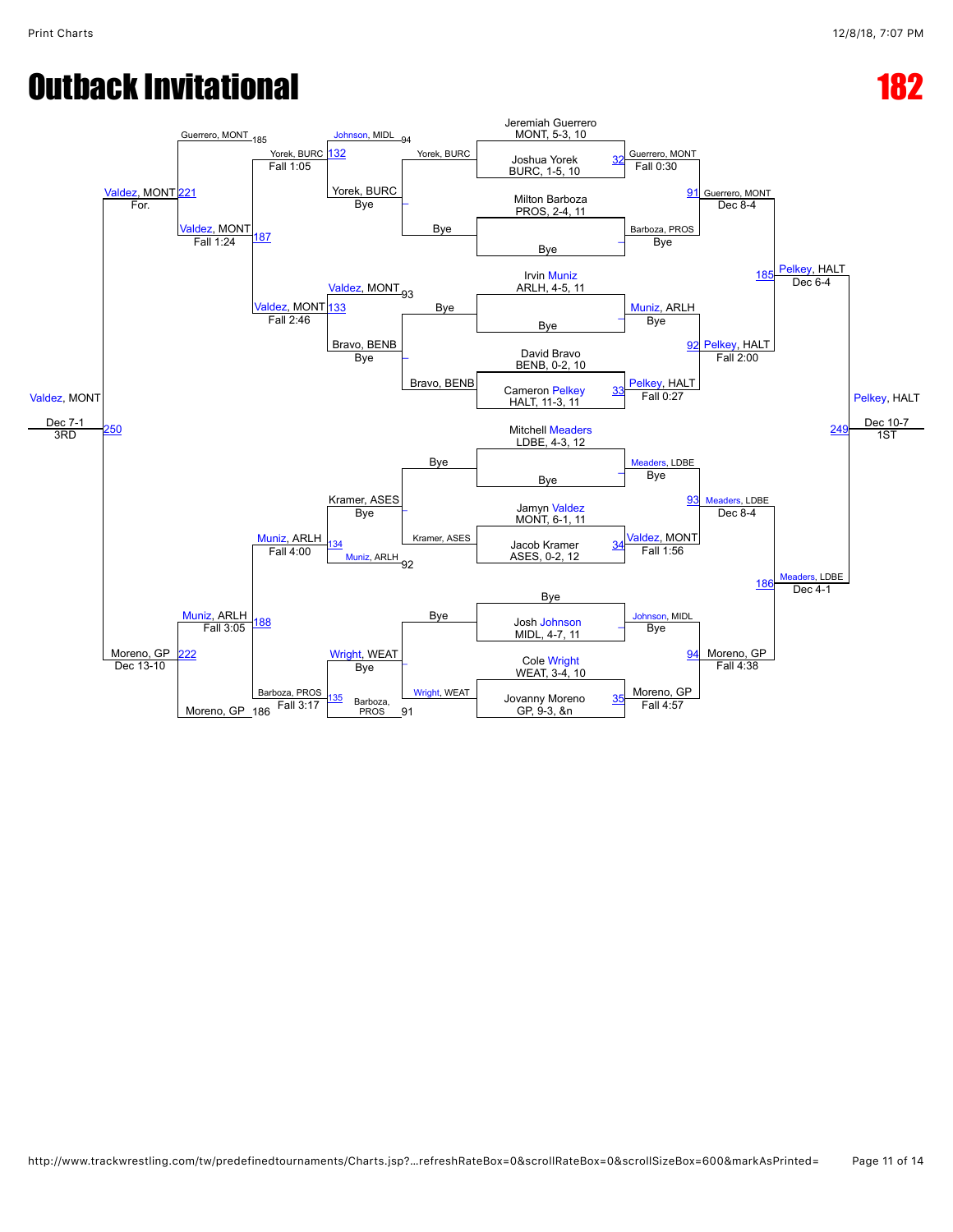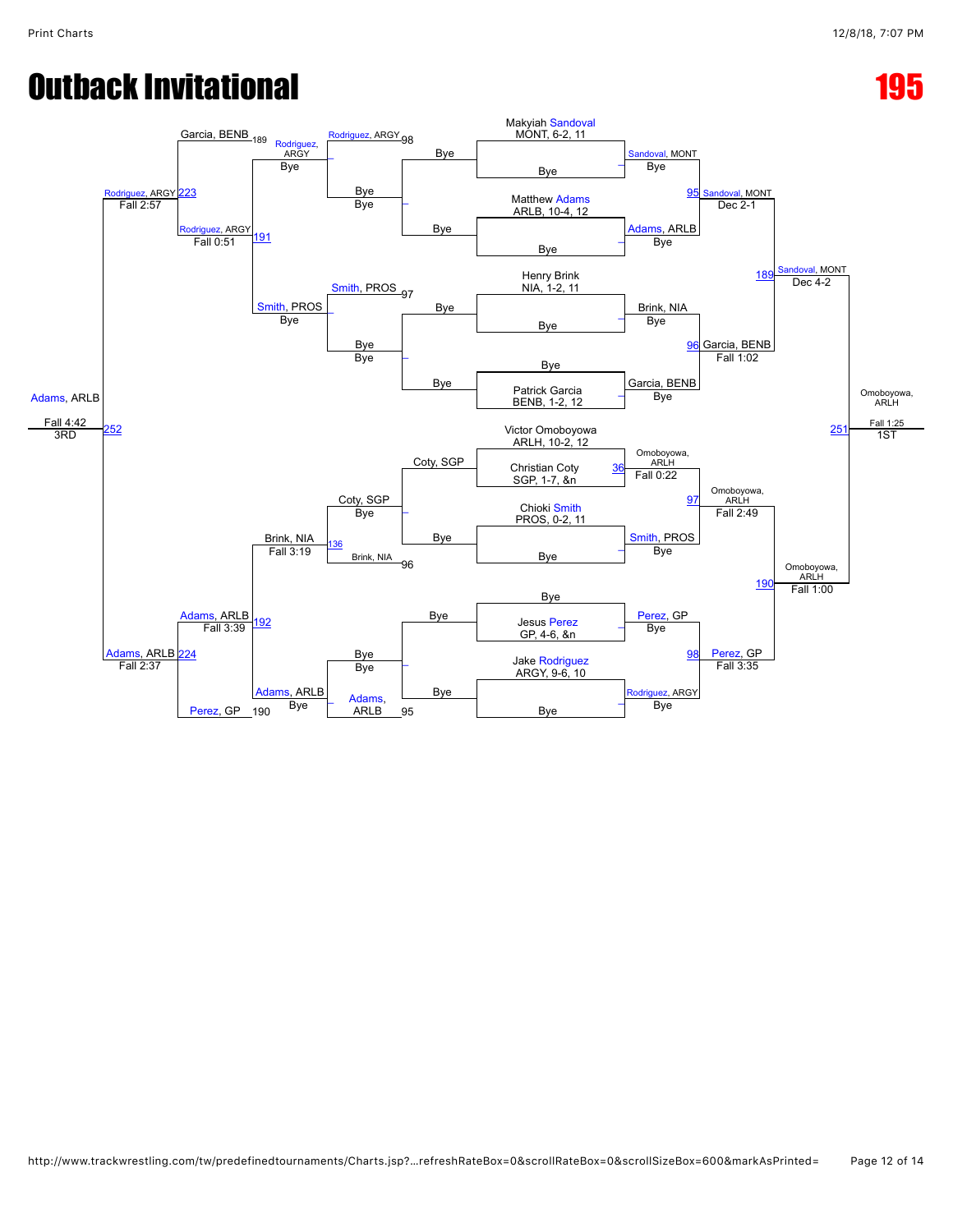